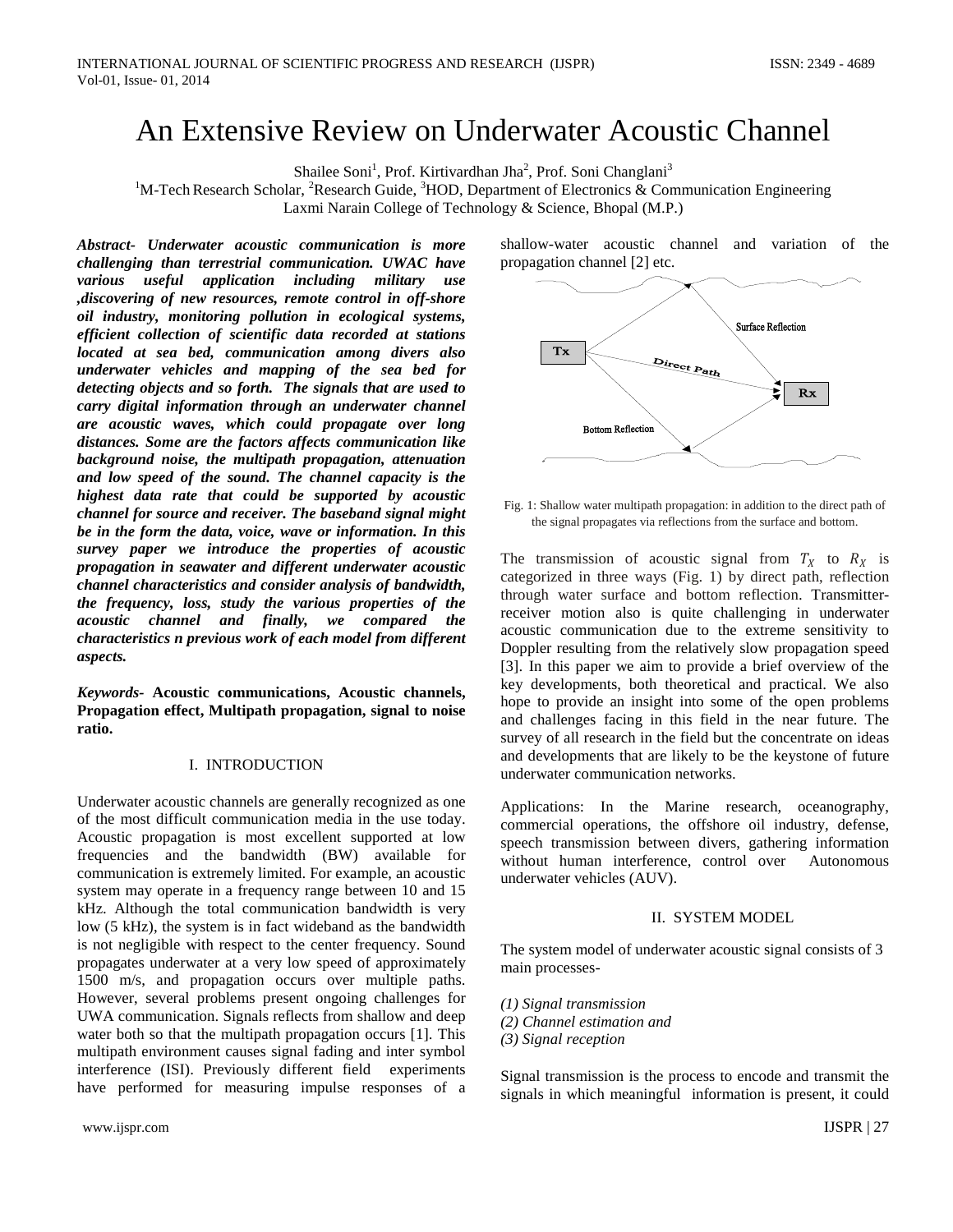be in the form of data (telemetry) , voice (speech), control and video etc. channel is important in the design and simulation of underwater acoustic communication system. Channel is the medium by which the signal propagation takes place. Acoustic waves are used for long distance and high speed transmission. When it is compared to electromagnetic propagation that flows through the atmosphere, underwater acoustic signals' propagation is characterized significantly by frequency causing disturbances and relatively quite slower speed of propagation. Signal receiver receives and decodes the transmitted signal coming from channel.

At high frequencies appropriate for shallow water communications, ray theory describes the framework for determining the coarse multipath structure of the channel (Bjerrum-Niese etal. 1996). A ray theory-based multipath model, where as the individual multipath arrivals are modeled as Rayleigh stochastic processes, has been given to describe the medium range very shallow water channel accurately (Chitre, 2007). Channel modeling in the surf zone is particularly very difficult because of the large impact of the rapidly time-varying surface on the acoustics. The scattering of acoustic signals off shoaling surface gravity waves results in a time-varying channel impulse response (Preisig and Deane, 2004). Further work in this area is needed to help improve performance of communication systems in surf zones[12]. An additive Gaussian noise assumption is used commonly in the development of most signal processing and communication techniques. capacity of a channel increases linearly with the minimum of the number of transmit and receive antennas. This increase in capacity translates to a corresponding increase in achievable data rate through the use of multiple input multiple output (MIMO) processing technique, with MIMO underwater acoustic capacity provide capacity estimation using simulation and through the use of experimental data.

#### III. CHANNEL CHARACTERISTICS OF UWAC

Propagation under water is primarily determined by transmission loss, absorption loss noise, range, bandwidth, and SNR.



The attenuation mechanisms that impacts underwater acoustic signal could be viewed principally as the sum of these three terms: the spreading loss, absorption loss and reflection loss.

Fig 2: Diagram of the refraction of sound rays

The spreading losses are due to the flow and hence the expansion of the fixed amount of transmitted energy over a larger area as the signal slowly propagates away from its source. The energy decays at a rate of *l^(−k)* where *l* is the distance and *k* is the spreading factor depending upon the geometry of propagation.



$$
(TL = 20 \log (R) + aR)
$$

where  $\langle \langle a \rangle \rangle$  is the absorption in dB per meter.

The effect of this absorption of sound energy is that the fall in sound pressure level due to spherical spreading is increased by an additional loss for every kilometer the sound travels. This additional absorption loss is small to negligible for frequencies less than 1kHz. Attenuation is a term means the obstacle in between the communication of acoustic signals. It depends on frequency of the signal. Attenuation is the function of the distance. Noise is the unwanted signal that produces in between the communication process and gives the lossy output at the receiving end. Noise includes the environmental noise, emission receiver noise, discrete ship noise, disturbance noise, and etc. The size of environmental noise directly affects Signal-to- Noise Ratio (SNR) of the receiver. Noise in an acoustic channel consists of ambient noise and site-specific noise. Ambient noise is always present in the background of the quiet deep sea. Site-specific noise, on the contrary, exists only in certain places. Signal-to-noise ratio (SNR) varies over the signal bandwidth. Total path loss that occurs in a under-ocean acoustic channel could be computed by the equation:

 $\Gamma_p / \sqrt{A(1,f)}$ 

where  $A(l, f)$  is the sum of spreading and absorption loss:

$$
10\log A(l,f) = k.10 \log l + l. 10 \log \alpha(f)
$$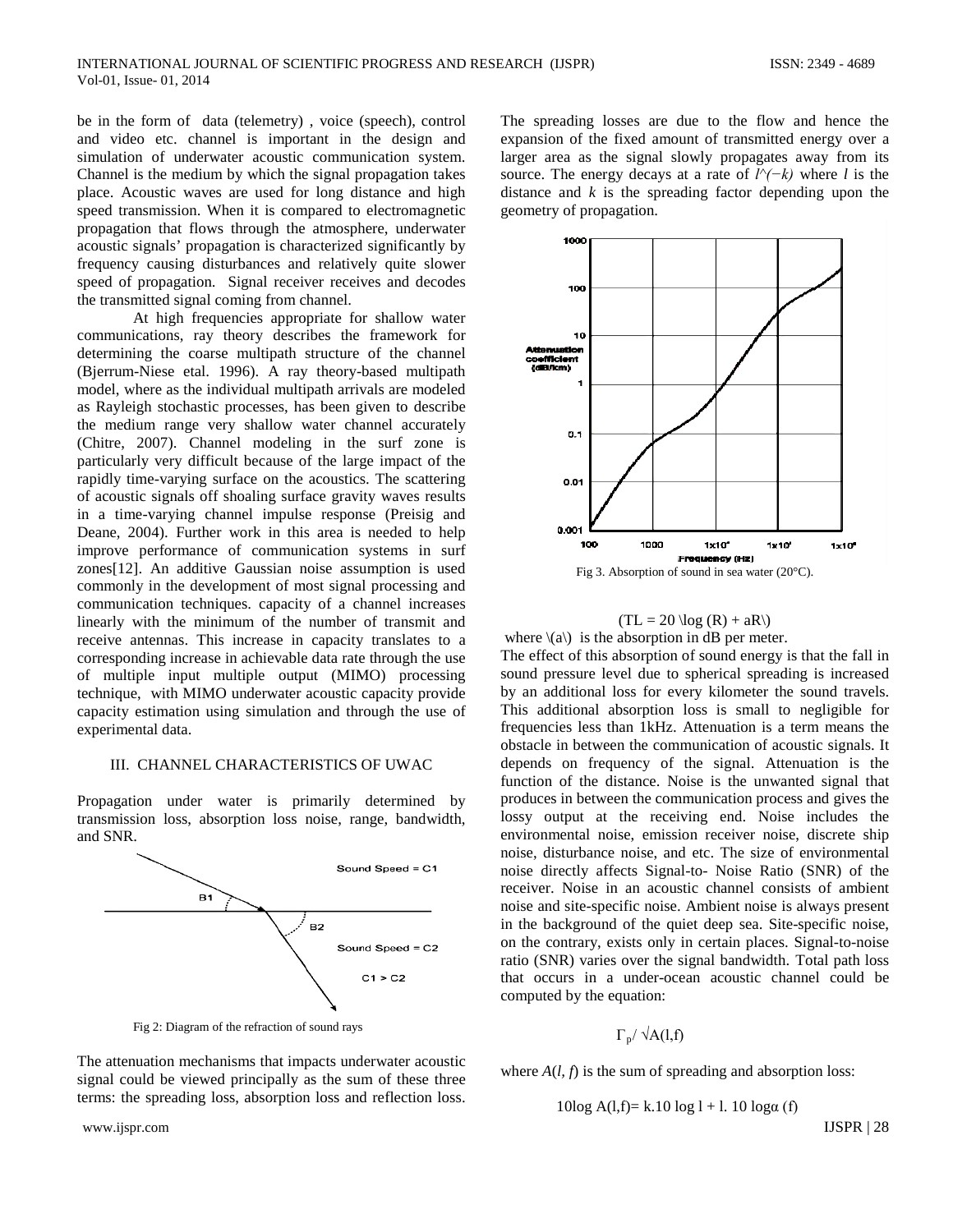MULTIPATH: The underwater channel results in paths of multiple propagation from each source to receiver. The multi path depends in the transmission link configuration. Multipath formation in the ocean is governed by two effects: sound reflection at the surface, bottom and any objects, and sound refraction in the water[13]. The latter is a consequence of sound speed variation with depth, which is mostly evident in deep water channels. Ray bending occurs differently in shallow and deep water. The definition of shallow and deep water is not a rigid one, but it is generally assumed that shallow water stands for a water depth less than 100 m. Multipath propagation introduces ISI (inter symbol interference).

DOPPLER EFFECT: The Doppler effect is a change in frequency of emitted waves produced by movement of an emitting source relative to an viewer. Action of the transmitter or receiver contributes additionally to the changes in channel response. This happened through the Doppler effect, which causes frequency shifting as well as additional frequency spreading. The magnitude of the Doppler effect is proportional to the ratio  $a = v/c$  of the relative transmitterreceiver velocity to the speed of sound.

## IV . MULTICARRIER MODULATION

Multi-carrier modulation is an attractive substitute to a broadband single-carrier communication system. By dividing the available bandwidth into a number of narrower bands, (OFDM) orthogonal frequency division multiplexing systems could perform equalization in frequency domain, thus eliminating the need for complex time-domain equalizers. orthogonal frequency division multiplexing modulation and de-modulation could easily be implemented using fast Fourier transforms (FFT). In shallow waters, an experiment was conducted to compare the performance of OFDM with direct sequence spread spectrum (DSSS), in this good OFDM performance (BER <  $2x10^{-3}$ ) at ranges up to 6 km[12].

OFDM equalization is simplified greatly if a guard interval longer than the delay spread is allowed between successive OFDM symbols. This guard period is usually implemented as a cyclic prefix to maintain orthogonality of the sub-carriers. Though, when the delay spread is long, the prefix length could become undesirably long and affect the efficiency of transmission significantly. In future OFDM systems to reduce the prefix length and improve bandwidth effectiveness. When using coded OFDM, consecutive symbols are often striped across sub-carriers to reduce the error correlation resulting from fading. However, impulse noise present in some environments could affect multiple sub-carriers simultaneously and hence generate correlated errors. Make a use of channel interleaver with coded OFDM allows symbols to be distributed over a frequency-time plane, therefore allowing the code to make maximal use of frequency and time diversity offered by OFDM.

# V. PREVIOUS WORK

By the different researchers studies of UWA communication and related parameters I did review of their work:

Tadashi Ebihara and Koichi Mizutani in "Underwater Acoustic Communication With an Orthogonal Signal Division Multiplexing Scheme in Doubly Spread Channels" [1] states that in the field of communication, underwater acoustic communication is an ongoing challenge because of multipath propagation and Doppler effect. In this paper they propose orthogonal signal-division multiplexing scheme for measuring multipath profile and compare the performance of OSDM and existing communication schemes. Authors found that OSDM with a multichannel receiver is attractive in terms of communication quality; it achieved a far better bit error rate (BER) performance compared to various input signal to noise ratio (SNR). OSDM could provide a highly reliable communication environment for UWA communication with multipath and Doppler spread, same as in shallow water.

Sea-Moon Kim, Sung-Hoon Byun, Seung-Geun Kim, and Yong-Kon Lim in "The Effect of Source Power on Statistical Characterization of Underwater Acoustic Communication Channel in Shallow Water" [2] states that in underwater acoustic communication only statistical channel modeling has been studied because of experimental approaches of ocean for estimating of communication channels. In this paper authors numerically analyze the probability density functions for various SNR conditions. The outcomes show that small SNR induces inaccurate statistical channel model when narrowband signal is used for transmitting sound waves. Field experiment also shows similar results but further difficulties are there and should be make overcome.

Hee-Chun Song in "Long-range Acoustic Communication in Deep Water Using a Towed Array: Beam Diversity" [3] states that vertical arrays are involve in underwater acoustic communication but if elements are separated channel fading and inter symbol interference occurs. Coherent long-range acoustic communication (200- 300 Hz) is feasible in deep water over ~550-km range between a source and a horizontal towed array. In this paper demonstration shows that beam diversity with a larger horizontal array (~200 m aperture) could be exploited to further improve the communication performance, and achieving an error-free data rate of 50 bits/s for BPSK modulation at ~550-km range.

Joe Borden in "Long Range Acoustic Underwater Communication with a Compact AUV" [4] states that in comparison to radio frequencies, underwater communication with respect to Autonomous Underwater Vehicle (AUV) offers more discrepancies. Radio frequencies could not propagate well in seawater. In this paper author describes a method of employing underwater acoustic modems to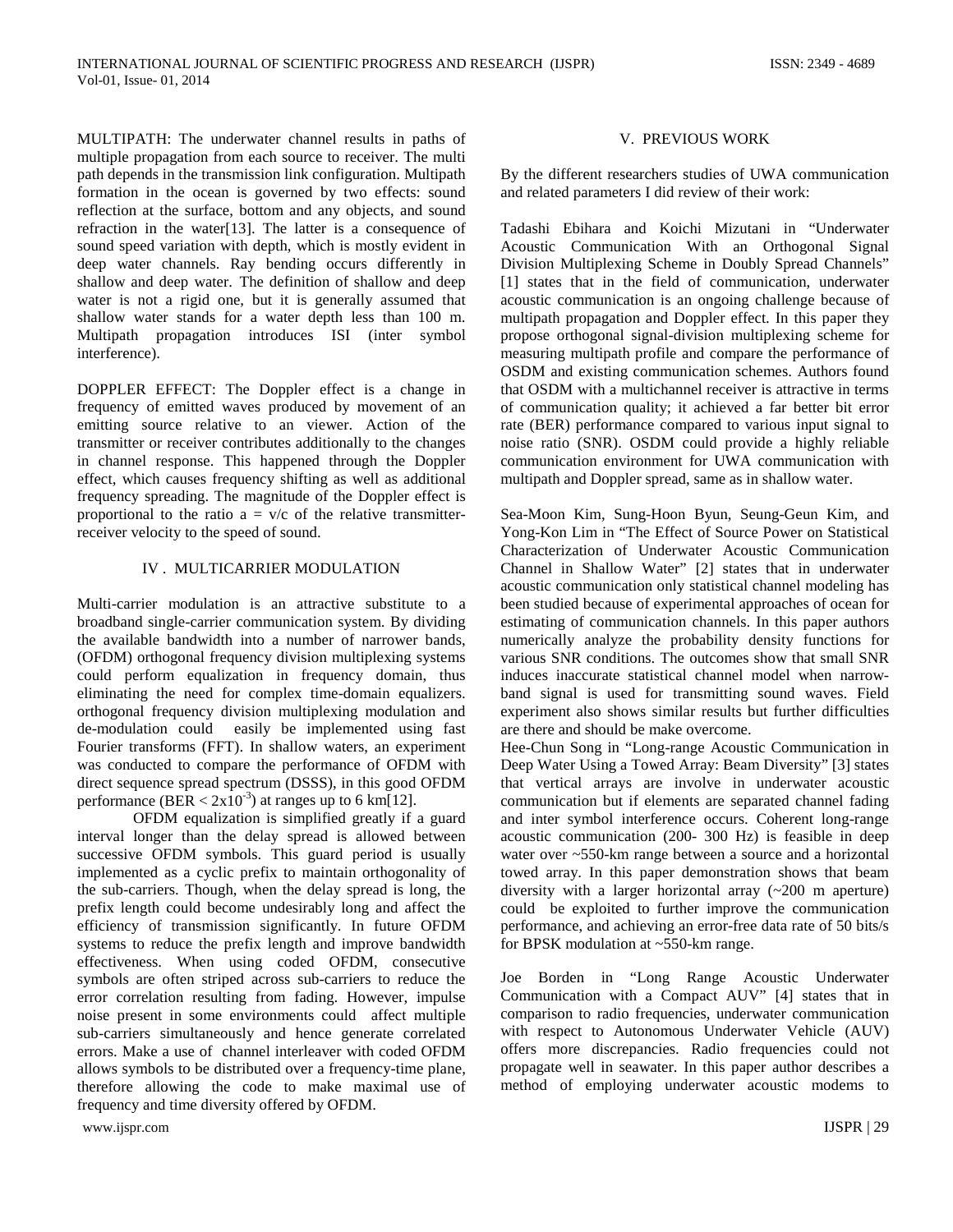exchange data and information between a submerged AUV and the operator.

| Year | <b>Author</b>                                                              | <b>Title</b>                                                                                                                        | Methodology                                                                          | <b>Outcomes</b>                                                                          |
|------|----------------------------------------------------------------------------|-------------------------------------------------------------------------------------------------------------------------------------|--------------------------------------------------------------------------------------|------------------------------------------------------------------------------------------|
| 2013 | Tadashi Ebihara and<br>Koichi Mizutani                                     | "Underwater Acoustic Communication"<br>With an Orthogonal Signal Division<br>Multiplexing Scheme in Doubly<br>Spread Channels"      | Orthogonal Signal<br>Division Multiplexing<br>Scheme                                 | Highly reliable communication<br>environment Obtained                                    |
| 2012 | Sea-Moon Kim,<br>Sung-Hoon Byun,<br>Seung-Geun Kim,<br>and Yong-Kon Lim    | "The Effect of Source Power on<br>Statistical Characterization of<br>Underwater Acoustic Communication<br>Channel in Shallow Water" | Underwater Acoustic<br><b>Communication Channel</b><br>in Shallow Water              | Obtained Small SNR Induces<br>statistical channel model                                  |
| 2012 | Hee-Chun Song                                                              | "Long-range Acoustic Communication<br>in Deep Water Using a Towed Array:<br>Beam Diversity"                                         | Towed Array: Beam<br>Diversity                                                       | Beam diversity with $(\sim 200 \text{ m})$<br>aperture) horizontal array<br>Exploited    |
| 2012 | Joe Borden                                                                 | "Long Range Acoustic Underwater<br>Communication with a Compact<br>AUV"                                                             | <b>Compact AUV</b>                                                                   | Represent a significant<br>improvement in observed,<br>practical, performance            |
| 2012 | Lan Zhang, Xiaomei<br>Xu, Wei Feng and<br>Yougan Chen                      | "HFM Spread Spectrum Modulation<br>Scheme in Shallow Water Acoustic<br>Channels"                                                    | <b>HFM</b> Spread Spectrum<br>Modulation                                             | This is the advancement of the<br>lake experiment performed.                             |
| 2008 | Mandar Chitre,<br>Shiraz Shahabudeen,<br>Lee Freitag, Milica<br>Stojanovic | "Recent Advances in Underwater<br>Acoustic Communications &<br>Networking"                                                          | research over the years<br>has resulted in improved<br>performance and<br>robustness | Improvement in bandwidth,<br>extended multi-path, refractive<br>properties of the medium |

Table 1: Summary of Literature Review

Underwater acoustic modems could employ low frequency (9 to 13 kHz) acoustics to achieve effective extremely long range communication. In this research paper author discusses the results of field tests and demonstrates the improvement seen by application of the Band C modem as compared to other acoustic modem systems. the results are meaningful to a growing compact AUV user community but does not challenge theoretical understanding of acoustic communications. As the results derive from the combination of two commercially available products, represent a considerable improvement in practical, performance.

Lan Zhang , Xiaomei Xu , Wei Feng,and Yougan Chen in "HFM Spread Spectrum Modulation Scheme in Shallow Water Acoustic Channels" [5] states that to reduce the effect of multipath propagation and Doppler effect in underwater acoustic communication uses the modulation scheme name as HFM spread-spectrum modulation to improve the performance of channel but introduces some amount of narrow band noise. The affects of many factor investigated by experimental model in shallow water. This is the advancement of the lake experiment performed in 2011.

Mandar Chitre, Shiraz Shahabudeen, Lee Freitag and Milica Stojanovic in "Recent Advances in Underwater Acoustic Communications & Networking" [6] states that In last 2 decades attention is improved in underwater acoustic communications. Continued research over the few years has resulted in improved performance and robustness as www.ijspr.com **IJSPR** | 30

compared to the initial communication systems. Research has extended from point-to-point communications to include underwater networks as well. This paper presents an overview of developments both theoretical and practical. Some of the problems and challenges in the future have also discussed. As electromagnetic waves propagate poorly in sea water, acoustics provides the nearly all obvious medium to enable underwater communications. High-speed communication in underwater acoustic channel is challenging due to limited bandwidth, expanded the multi-path, refractive properties of the medium.

## VI. CONCLUSIONS AND FUTURE SCOPE

In this paper, we studied the basic system model of underwater acoustic channel communication in which the transmitter, channel capacity and estimation, receiver, main characteristics of acoustic channel losses in underwater acoustic communication as transmission loss, absorption, attenuation noise(ambient & Gaussian). Low frequency is less than 500 Hz and high frequency is more than 500 Hz. The importance of each effect for system design depends on both its impact on communication performance and frequency of occurrence. We should take more values reported propagation effects and channel characterizations should be adopted as